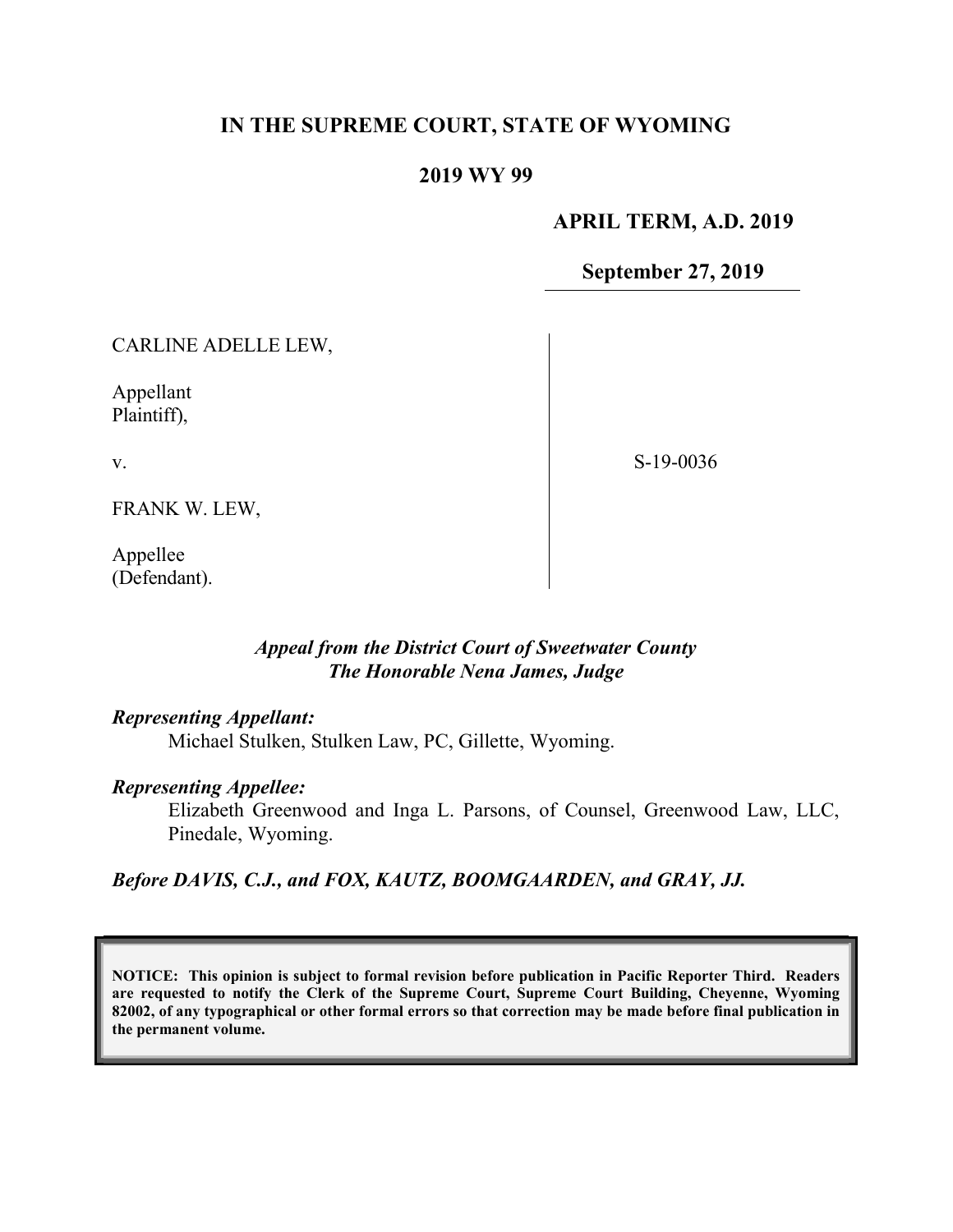#### GRAY, Justice.

[¶1] In accordance with the Lews' 2007 divorce decree, Frank W. Lew (Father) agreed to establish college accounts in the amount of \$50,000 for each of the parties' two children. Carline Adelle Lew (Mother) managed one account and Father managed the other. Mother brings this appeal to challenge an order requiring her to reimburse funds she removed from the account she managed. She argues that the district court abused its discretion in awarding damages in the amount of \$50,000 without receiving evidence on the matter, and it erred in awarding post-judgment interest beginning in September 2007. She also argues Father is not a real party in interest. We conclude that the district court did not abuse its discretion when it ordered Mother to reimburse the account, and Mother waived the argument regarding the real party in interest. We reverse and remand on the award of post-judgment interest.

#### ISSUES

[¶2] We rephrase the issues:

- 1. Did the district court err when it found damages in the amount of \$50,000 without receiving evidence on the matter?
- 2. Did the district court err as a matter of law when it awarded 10% post-judgment interest from September 2007?
- 3. Is Father the real party in interest?

## **FACTS**

[¶3] The parties divorced in 2007. Pursuant to their stipulated divorce decree, Father was to contribute \$50,000 for college accounts for each of the parties' two children. The accounts were established in September 2007. The parties agreed that each parent would be the trustee of one account. Father was to manage SL's \$50,000 account and Mother to manage JL's \$50,000 account.

[¶4] Mother began withdrawing funds from JL's account leaving a zero balance as of June 30, 2010. The district court issued two orders addressing this problem—one in June 2011 and the other in December 2017. In June 2011, the district court entered a temporary order requiring Mother to reimburse the "education accounts to the level they should have been prior to any withdrawals . . . and in accordance with the amounts reflected in the similar accounts maintained by" Father. Mother did not appeal the order, and she did not reimburse any funds to JL's account.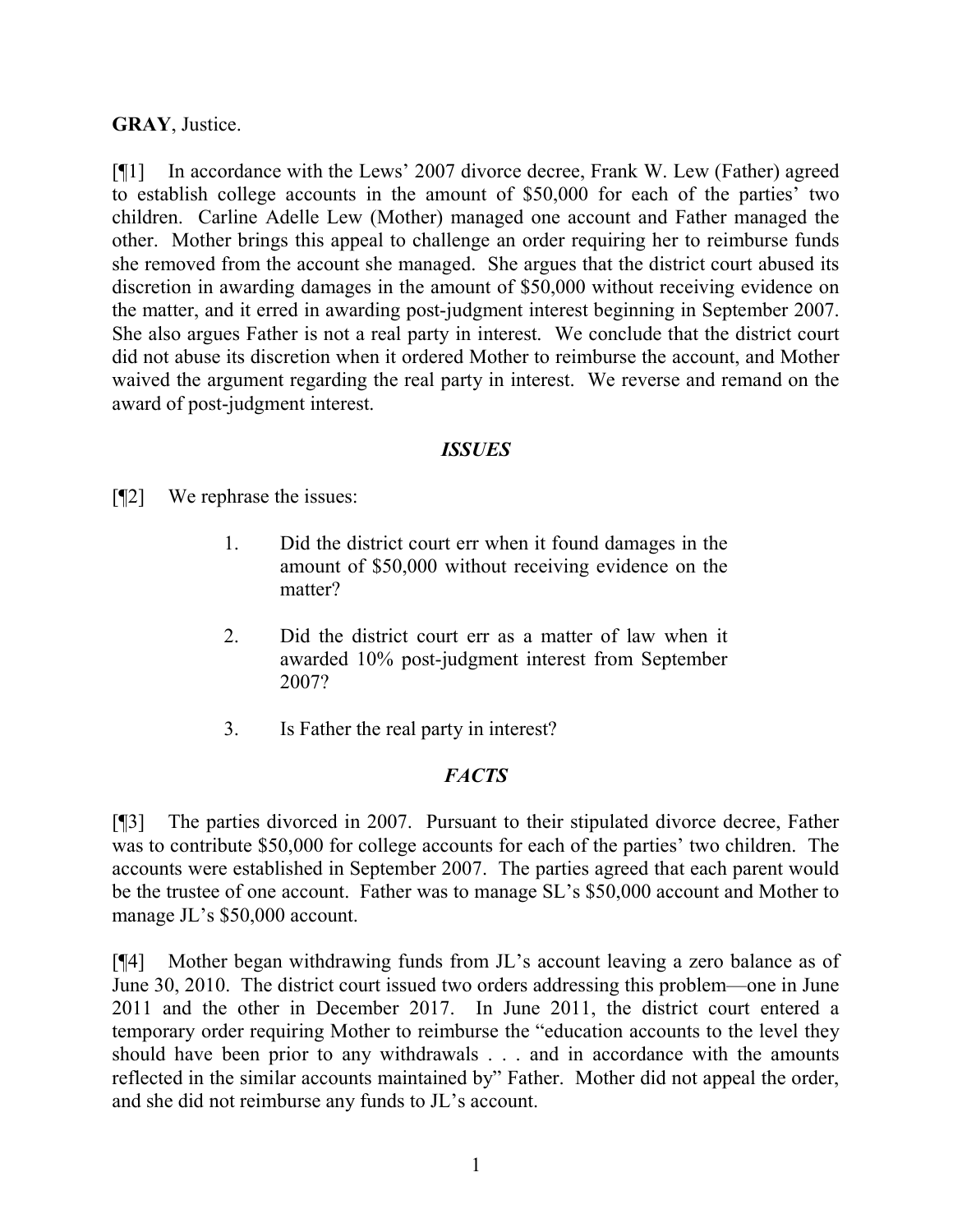[¶5] In February 2017, Father filed a motion for order to show cause why Mother should not be held in contempt for failure to comply with the 2011 order. The district court did not hold an evidentiary hearing. Instead, the court ordered the parties to submit briefs on the "issue of judgment interest with regard to the monies owed" by Mother. In December 2017, the district court entered its second order on the issue, a "Judgment on Order to Show Cause." The court found Mother in contempt and required her to reimburse JL's account by paying Father \$132,138.74 (\$50,000 plus 10% interest calculated from September 2007). The court then ordered Father to "retain reimbursement for those amounts he has expended on J.L.'s education" and put any "remaining amounts" into an "education trust fund to be administered solely" by Father. The court qualified its decision:

- 4. The total judgment amount is entered to enforce the Decree of Divorce and constitutes judgment pursuant to W.S. § 20-2-310(c); not W.S. § 14-2-204.
- 5. The total judgment amount shall continue to accrue a ten percent judgment interest rate pursuant to W.S. § 1-16-102(a) until the full amount is paid as required by this ORDER at the rate of \$35.53 (THIRTY-FIVE DOLLARS AND FIFTY-THREE) per day on the current amount due accruing after November 27, 2017.

The court's finding that the judgment was entered pursuant to Wyo. Stat. Ann. § 20-2- 310(c) (child support enforcement) was the basis for assessment of post-judgment interest at a 10% rate from 2007. See Wyo. Stat. Ann. §§ 1-16-102(a) and 20-2-310(c). Mother appeals.

## **DISCUSSION**

## I. Did the district court err when it found damages in the amount of \$50,000 without receiving evidence on the matter?

[¶6] In December 2017, the district court found Mother in contempt and ordered her to pay \$50,000 plus interest (we address the interest infra at ¶¶ 15–21). Mother contends that this award was erroneous because the court never required Father to prove damages.

## A. Standard of Review

[¶7] Civil contempt requires proof of three elements: "1) an effective court order that required certain conduct by the alleged contemnor; 2) the contemnor had knowledge of the order; and 3) the alleged contemnor disobeyed the order." Greer v. Greer, 2017 WY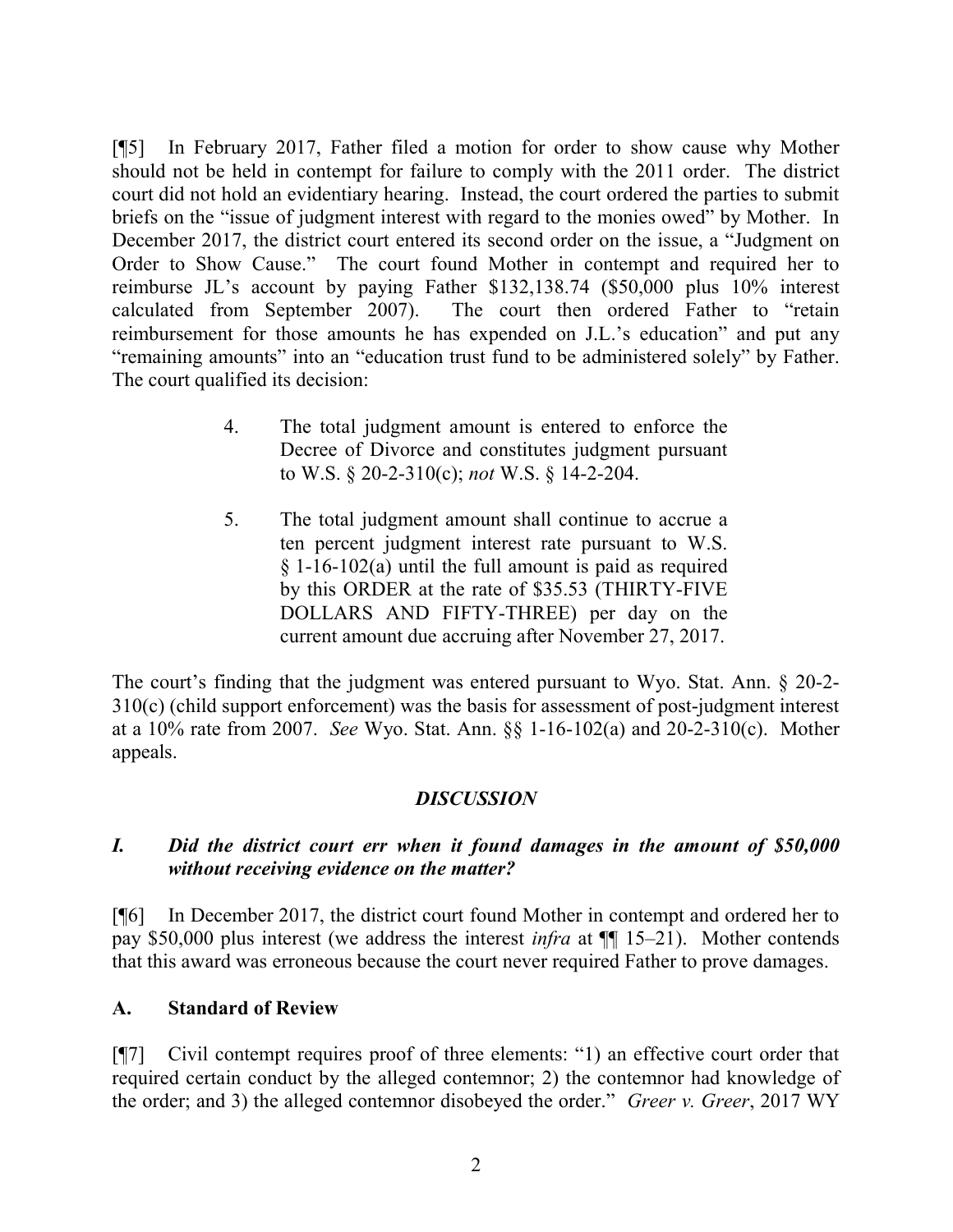35, ¶ 29, 391 P.3d 1127, 1134 (Wyo. 2017) (quoting Shindell v. Shindell, 2014 WY 51,  $\P$  10, 322 P.3d 1270, 1274 (Wyo. 2014)). "Once those elements are proven, the burden shifts to the person charged with contempt to show he or she was unable to comply—i.e., that the failure to comply was not willful." Greer,  $\P$  29, 391 P.3d at 1134. A court may "award damages as a form of compensatory contempt to redress contumacious acts if it has the evidence to establish the amount of damage." Id. ¶ 29, 391 P.3d at 1135; Walker v. Walker, 2013 WY 132, ¶ 39, 311 P.3d 170, 178 (Wyo. 2013).

[¶8] We will reverse "a lower court's ruling on an application for civil contempt" only upon a finding of "a serious procedural error, a violation of a principle of law, or a clear and grave abuse of discretion." Greer, ¶ 30, 391 P.3d at 1135; see also Womack v. Swan, 2018 WY 27, ¶ 29, 413 P.3d 127, 138 (Wyo. 2018); Roberts v. Locke, 2013 WY 73, ¶ 14, 304 P.3d 116, 120 (Wyo. 2013). We review a district court's factual findings with deference and will overturn them only upon a finding that they are clearly erroneous. Walters v. Walters, 2011 WY 41, ¶ 18, 249 P.3d 214, 227 (Wyo. 2011). "Factual findings are clearly erroneous when, although they have evidentiary support, we are left with the definite and firm conviction upon review of the entire evidence that the district court made a mistake." Id. A district court's conclusions of law are reviewed de novo. Id.

## B. Did the district court abuse its discretion when it did not require proof of damages?

[¶9] Mother argues that the district court abused its discretion in finding damages in the amount of \$50,000 when no evidentiary hearing was held requiring Father to prove damages. The record presented for our review consists only of portions of the record designated by the parties and Father's amended statement of evidence, which the district court accepted as the official statement in accordance with W.R.A.P.  $3.03$ .<sup>1</sup>

[¶10] In a civil contempt matter, "a court may enter orders to compensate an aggrieved party for damage caused by a contemnor's refusal to comply with a court order." Meckem v. Carter, 2014 WY 52, ¶ 25, 323 P.3d 637, 645 (Wyo. 2014). "However, a compensatory civil contempt award must be based upon evidence of actual loss; otherwise, it will be considered speculative and arbitrary." Id. (citing Walters, ¶¶ 24–25, 249 P.3d at 229).

 $\overline{a}$ 

<sup>&</sup>lt;sup>1</sup> Mother did not provide a transcript of any hearings or conferences with the district court, but she did file a statement of the evidence in accordance with W.R.A.P. 3.03. Father filed objections to Mother's statement and submitted his own proposed statement of the evidence amending the portions of Mother's statement he found objectionable. After reviewing both, the district court issued an order approving Father's statement, concluding "IT IS THEREFORE ORDERED that [Father's] Proposed Amended 3.03 Statement is a correct statement of the proceedings . . . ."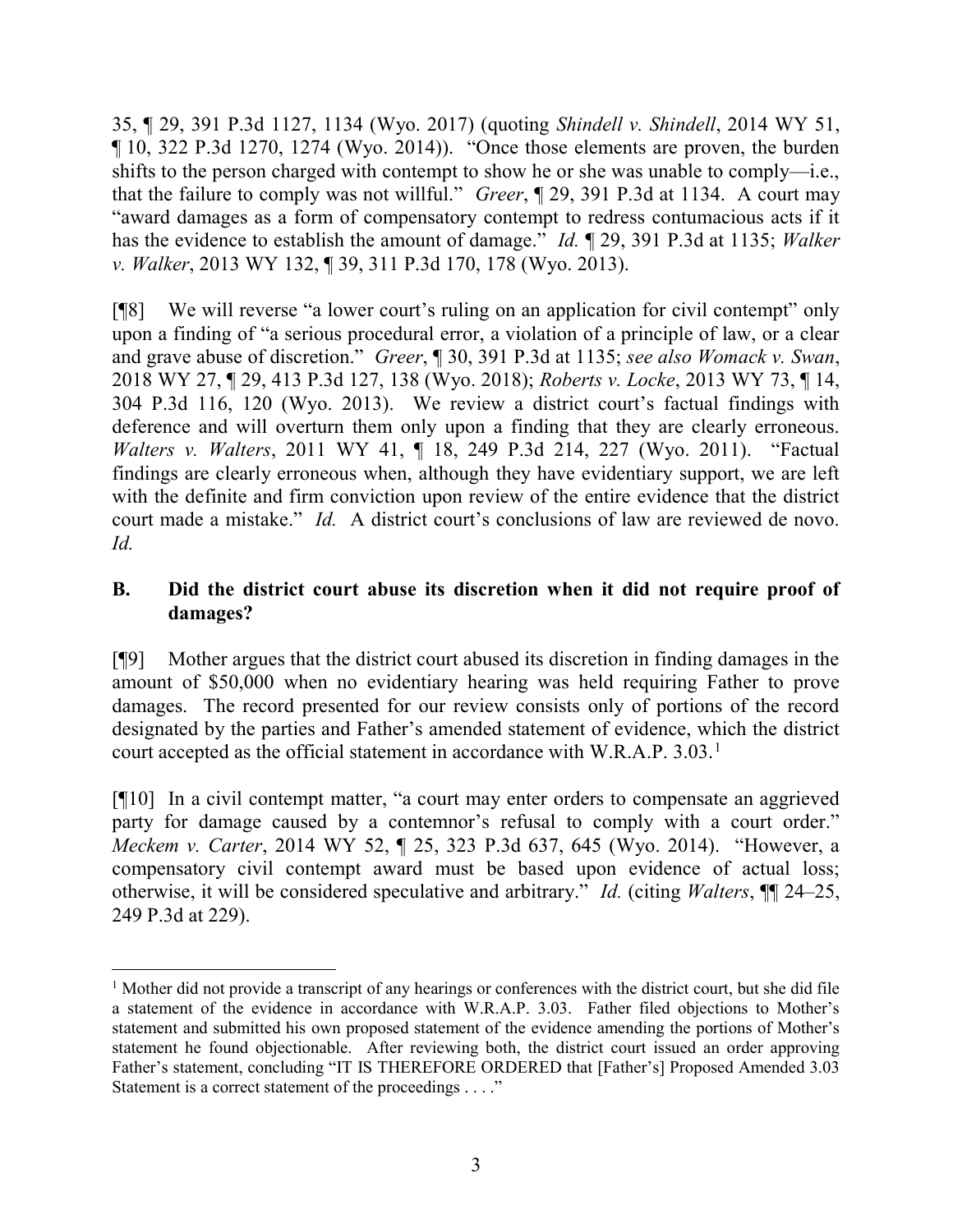[¶11] Courts have examined compensatory civil contempt sanctions in divorce cases and have affirmed those awards when they are supported by the record. For example, in *Mills* v. Mills, the court upheld a civil contempt award to the husband resulting from the wife's violation of the parties' property settlement agreement when she improperly claimed one of the children as a dependent on her tax return. Mills v. Mills, 827 S.E.2d 391, 398 (Va. Ct. App. 2019). The appellate court concluded that the lower court's \$1,066 damage award to compensate the husband for inability to claim the child on his taxes was appropriate. Id. at 399. Likewise, in Bessolo v. Rosario, 966 N.E.2d 725, 732 (Ind. Ct. App. 2012), the appellate court affirmed a \$2,500 compensatory damage award to Father where Mother was held in contempt for failing to dismiss a protective order which resulted in Father's spending \$2,500 to have his record expunged.

[¶12] However, when the award is not supported by the record, it cannot stand. We considered a damages award for civil contempt in Walters, ¶¶ 24–25, 249 P.3d at 229–30. There, Mrs. Walters was found in civil contempt for her failure to comply with the terms of the parties' divorce decree. Id. ¶¶ 19–22, 249 P.3d at 227–29. One of her transgressions was that she had not returned the contents of the parties' safe to Mr. Walters, including Mr. Walters's coin collection and personal documents, as she was ordered. Id. ¶ 22, 249 P.3d at 228–29. The district court assessed damages in the amount of \$10,000, "noting that it was 'not calculated with great precision because the very nature of the acts . . . are such as to make it impossible to calculate something resembling damages." Id.  $\lbrack \rbrack$  24, 249 P.3d at 229. The district court later explained that "[t]here really wasn't any formula" used to calculate the damages and declined the invitation by Mrs. Walters's counsel to hold a hearing on the value of the coins and personal documents that had not been returned to Mr. Walters. *Id.* Mrs. Walters appealed, arguing that the \$10,000 damage award was speculative and arbitrary. We agreed and reversed the award. Id. ¶¶ 24–25, 249 P.3d at 229–30. Similarly, in Doyle v. Doyle, the trial court ordered Father to return the gold jewelry and a gold nugget to Mother and, if they were not returned, to pay Mother \$1,000 per item. Doyle v. Doyle, 815 P.2d 366, 371–72 (Alaska 1991). Father appealed, and the Alaska Supreme Court held that where there was no "correlation between the aggrieved party's actual damages . . . and the amount assessed as damages" the trial court abused its discretion by awarding civil contempt damages. Id. at 372.

[¶13] Here, the Rule 3.03 statement provides the following facts:

- Father deposited \$100,000 into the education trust accounts on September 19, 2007.
- On June 27, 2017, in chambers prior to the scheduled evidentiary hearing, Mother's counsel conceded that Mother received \$50,000 in 2007 to establish JL's education account.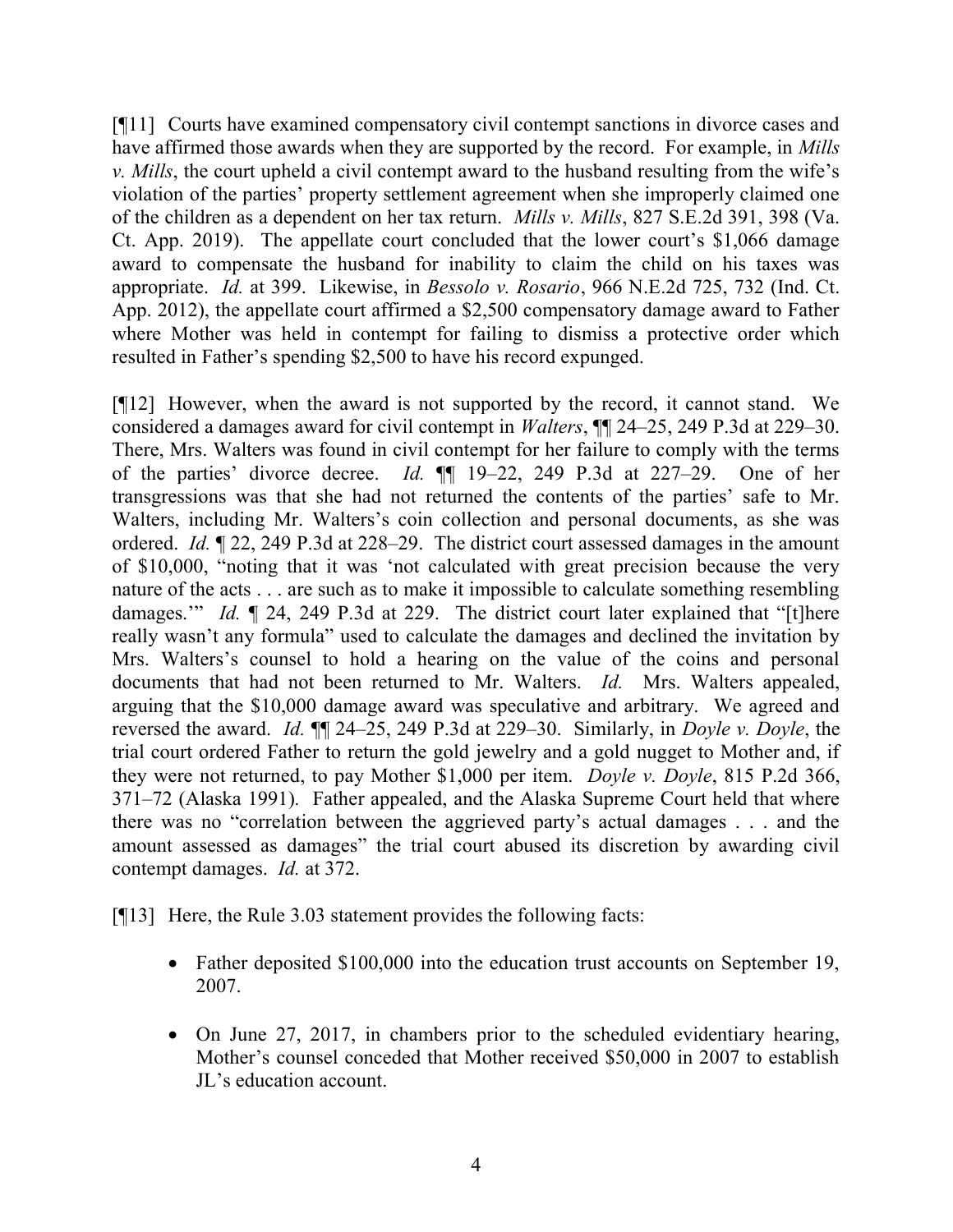- JL's account showed a zero balance as of June 30, 2010, with a final withdrawal on that date in the amount of \$23,404.05.
- At the July 14, 2017, status conference, Mother's counsel conceded that Mother owed \$50,000 but disputed interest, including the amount and date from which it should accrue.

[¶14] Unlike the damage award in Walters, the \$50,000 award was not speculative or arbitrary but was based upon evidence conceded by Mother. When the account was opened it had a \$50,000 balance, and Mother withdrew all the funds in the account. The district court awarded a judgment of \$50,000. We are not "left with the definite and firm conviction upon review of the entire evidence that the district court made a mistake." See Walters,  $\P$  18, 249 P.3d at 227. While there may be better measures of the loss incurred in JL's account, it was not unreasonable for the district court to conclude that JL's college fund should be reimbursed to its opening balance. Accordingly, we affirm that portion of the district court's order.

## II. Did the district court err as a matter of law when it awarded 10% post-judgment interest from September 2007?

[¶15] The district court concluded that its order requiring Mother to reimburse JL's college fund was child support and applied the child support enforcement statute, Wyo. Stat. Ann.  $\S 20$ -2-310(c), to support its determination that the judgment was effective as of September 2007—the date the divorce decree required the account to be established. The court then assessed post-judgment interest at the statutory rate of 10% from September 2007. See Wyo. Stat. Ann. § 1-16-102. Mother argues that the district court's application of the child support enforcement statute and subsequent award of postjudgment interest were erroneous.

# A. Were damages properly awarded under Wyo. Stat. Ann. § 20-2-310(c)?

[¶16] The district court ordered that the \$50,000 "constitutes [a] judgment pursuant to W.S. § 20-2-310(c)" and awarded post-judgment interest based upon that conclusion. See infra  $\P$  18. Section 20-2-310 provides for the enforcement of child support orders and states that "[i]n any case in which child support has been ordered to be paid to the clerk, any periodic payment or installment under the provisions of an order concerning maintenance is, on the date it is due, a judgment by operation of law." Wyo. Stat. Ann. § 20-2-310(c) (LexisNexis 2019).

[¶17] Mother correctly argues (and Father seems to concede) that reimbursement of JL's college fund is not child support and that this provision is therefore inapplicable. The divorce decree ordered Father to pay child support and to fund the college accounts. Mother had no such obligation. In contrast, the orders at issue here required Mother, not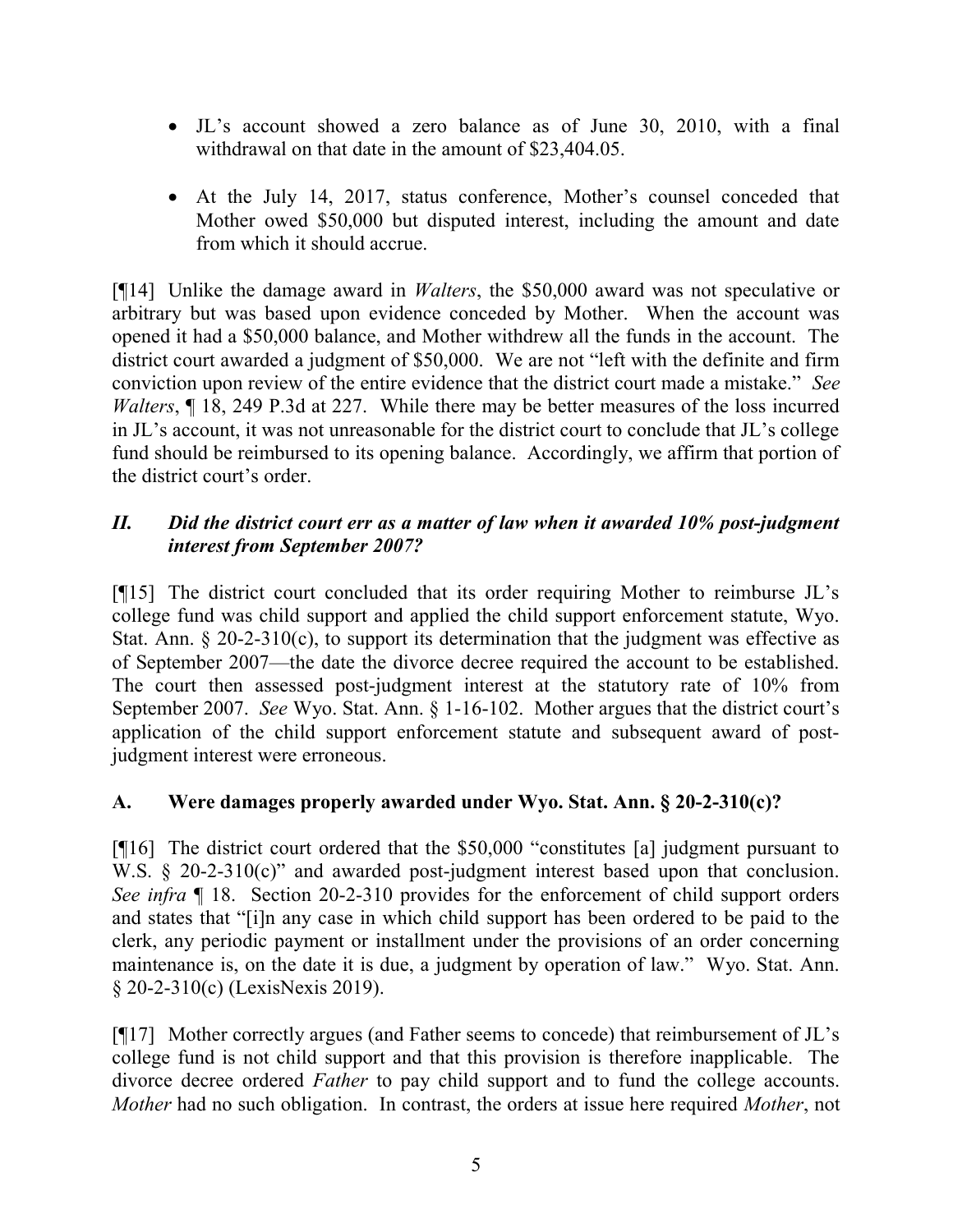Father, to reimburse funds to JL's college account. The district court's June 2011 order required Mother to reimburse the "education accounts to the level they should have been prior to any withdrawals she made," and the district court's December 2017 judgment required Mother to pay \$50,000 plus interest. Neither the June 2011 order nor the December 2017 judgment established periodic payments or required Mother to pay money to the clerk of court as specified by Wyo. Stat. Ann. § 20-2-310(c). Accordingly, the district court's judgment was not an order to enforce child support issued pursuant to Wyo. Stat. Ann. § 20-2-310(c), and the district court erred as a matter of law when it concluded otherwise.<sup>2</sup>

#### B. Did the district court err as a matter of law when it awarded 10% postjudgment interest from September 2007?

[¶18] Wyoming Statute § 1-16-102 provides post-judgment interest on "all decrees and judgments for the payment of money" in the amount of 10% per year. Wyo. Stat. Ann. § 1-16-102(a) (LexisNexis 2019). The district court awarded statutory post-judgment interest to Father beginning in September 2007. Our conclusion that the judgment could not have been issued pursuant to Wyo. Stat. Ann.  $\S$  20-2-310(c) (see supra  $\P$  16–17) means that the district court erred as a matter of law when it awarded post-judgment interest beginning in September 2007 based upon § 20-2-310(c).

[¶19] Father argues that 10% post-judgment interest is warranted from September 2007, notwithstanding that the award is not child support. Any finding that interest is available would have to be supported by the law on assessment of pre- or post-judgment interest. Post-judgment interest is available when there is a "judgment[] for the payment of money" and accrues at the rate of 10% per year absent any contractual agreement to the contrary. See Wyo. Stat. Ann. § 1-16-102(a); see also Air Methods/Rocky Mountain Holdings, LLC v. State ex rel. Dep't of Workforce Servs., Workers' Comp. Div., 2018 WY 128,  $\P$  65–70, 432 P.3d 476, 491–92 (Wyo. 2018) (post-judgment interest is available for judgments, not arbitration or workers' compensation awards).

[¶20] Prejudgment interest, on the other hand, is a measure of damages to compensate for the lost use of money during the time it was owed a prevailing party. See Stewart Title Guar. Co. v. Tilden, 2008 WY 46, ¶ 28, 181 P.3d 94, 103–04 (Wyo. 2008); Pennant Serv. Co. v. True Oil Co., 2011 WY 40, ¶ 36, 249 P.3d 698, 711 (Wyo. 2011); State v. BHP Petroleum Co., 804 P.2d 671, 673 (Wyo. 1991). Prejudgment interest is available when: "(1) the claim [is] liquidated, as opposed to unliquidated, meaning it is readily

 $\overline{a}$ 

<sup>&</sup>lt;sup>2</sup> That is not to say that the judgment finding Mother in contempt is invalid. Neither party challenges the district court's conclusion finding Mother in civil contempt, and district courts have inherent contempt powers to enforce their orders. See, e.g., Womack,  $\parallel$  29, 413 P.3d at 138; JLK v. MAB, 2016 WY 73, ¶ 19, 375 P.3d 1108, 1113 (Wyo. 2016); Walker, ¶ 39, 311 P.3d at 178.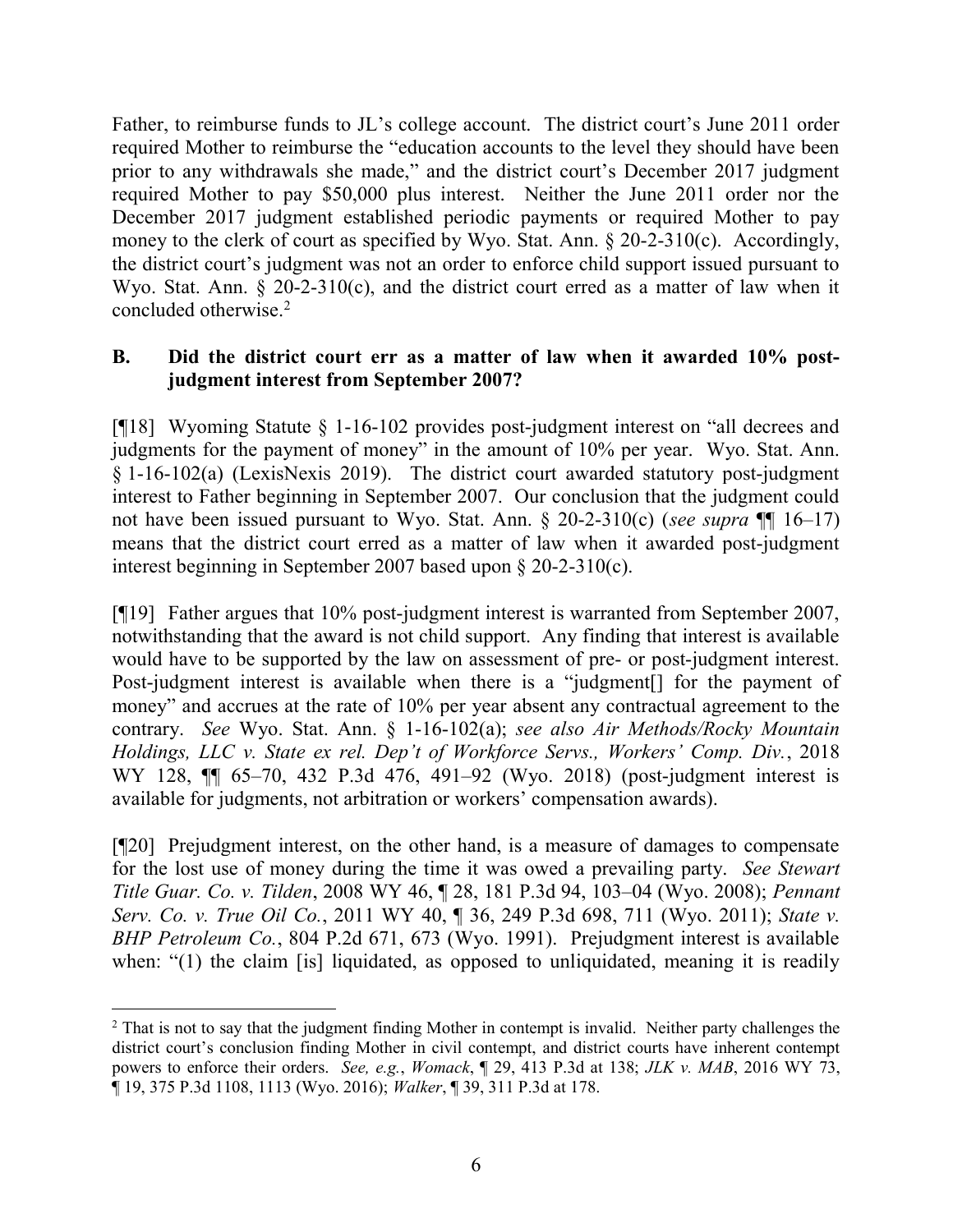computable via simple mathematics; and (2) the debtor . . . receive[s] notice of the amount due before interest begins to accumulate." KM Upstream, LLC v. Elkhorn Constr., Inc., 2012 WY 79, ¶ 45, 278 P.3d 711, 727 (Wyo. 2012) (citing Bowles v. Sunrise Home Ctr., Inc., 847 P.2d 1002, 1005–06 (Wyo. 1993)). "[I]n the absence of a contractual agreement to a different percentage, the appropriate measure of prejudgment interest is the seven percent per annum stated in Wyo. Stat. Ann.  $\frac{6}{9}$  40-14-106(e)." KM, ¶ 45, 278 P.3d at 727.

[¶21] The record is not adequate for us to determine whether, when, or how pre- or postjudgment interest should apply. Specifically, we are unable to discern whether or when Father's claim was liquidated and when Mother received notice of an amount due. There is no evidence in the record regarding the level of interest the education account could have earned, the amounts that were in SL's account at different times (specifically, in June 2011 when the court ordered Mother to reimburse JL's account), or the amounts withdrawn by Mother. Accordingly, we do not agree a post-judgment 10% interest award dating from September 2007, or even June 2011, was justified, although we note that some measure of pre- and post-judgment interest may be appropriate. See, e.g., Wyo. Stat. Ann. §§ 1-16-102(a) and 40-14-106(e); Thorkildsen v. Belden, 2012 WY 8, ¶ 8, 269 P.3d 421, 423 (Wyo. 2012) (prejudgment interest is "an accepted form of relief where a claim is . . . readily computable by basic mathematical calculation");  $KM$ ,  $\P$ 45, 278 P.3d at 727 (prejudgment interest "is awarded in the appropriate case . . . as damages for the lost use of money"); Pennant, ¶ 36, 249 P.3d at 711 (prejudgment interest is "compensation . . . for lost use of money . . . during the lapse of time between the accrual of the claim and the date of judgment"); ANR Prod. Co. v. Kerr-McGee Corp., 893 P.2d 698, 704 (Wyo. 1995) (Conversion cases, like cases where prejudgment interest on liquidated damages is due, warrant "the equivalent of interest . . . as an element of damages . . . to compensate the plaintiff for the loss sustained because of the taking of property."). We remand for further proceedings on interest.

## III. Is Father the real party in interest?

 $\overline{a}$ 

[¶22] Mother argues that JL, and not Father, is the real party in interest in this matter. Wyoming Rules of Civil Procedure 17(a) requires actions to be "prosecuted in the name of the real party in interest."<sup>3</sup> W.R.C.P. 17(a)(1). Mother raises this issue for the first time on appeal and, as a result, it has been waived. See Trefren Constr. Co. v. V&R Constr., LLC, 2016 WY 121, ¶ 36, 386 P.3d 317, 326 (Wyo. 2016) (citing K-B Trucking

 $3$  February 2017 amendments to Rule 17 of the Wyoming Rules of Civil Procedure became effective March 1, 2017. W.R.C.P. 17. Accordingly, the old rule was in effect on February 27, 2017, when Father filed his motion to show cause. "We apply the rule in effect at the time the lawsuit was filed." BTU W. Res., Inc. v. Berenergy Corp., 2019 WY 57, ¶ 15, 442 P.3d 50, 55 n.2 (Wyo. 2019); see also DNW v. State, Dep't of Family Servs., 2007 WY 54, ¶ 9, 154 P.3d 990, 992 (Wyo. 2007); McKennan v. Wyo. Sawmills, Inc., 816 P.2d 1303, 1303 n.1 (Wyo. 1991).